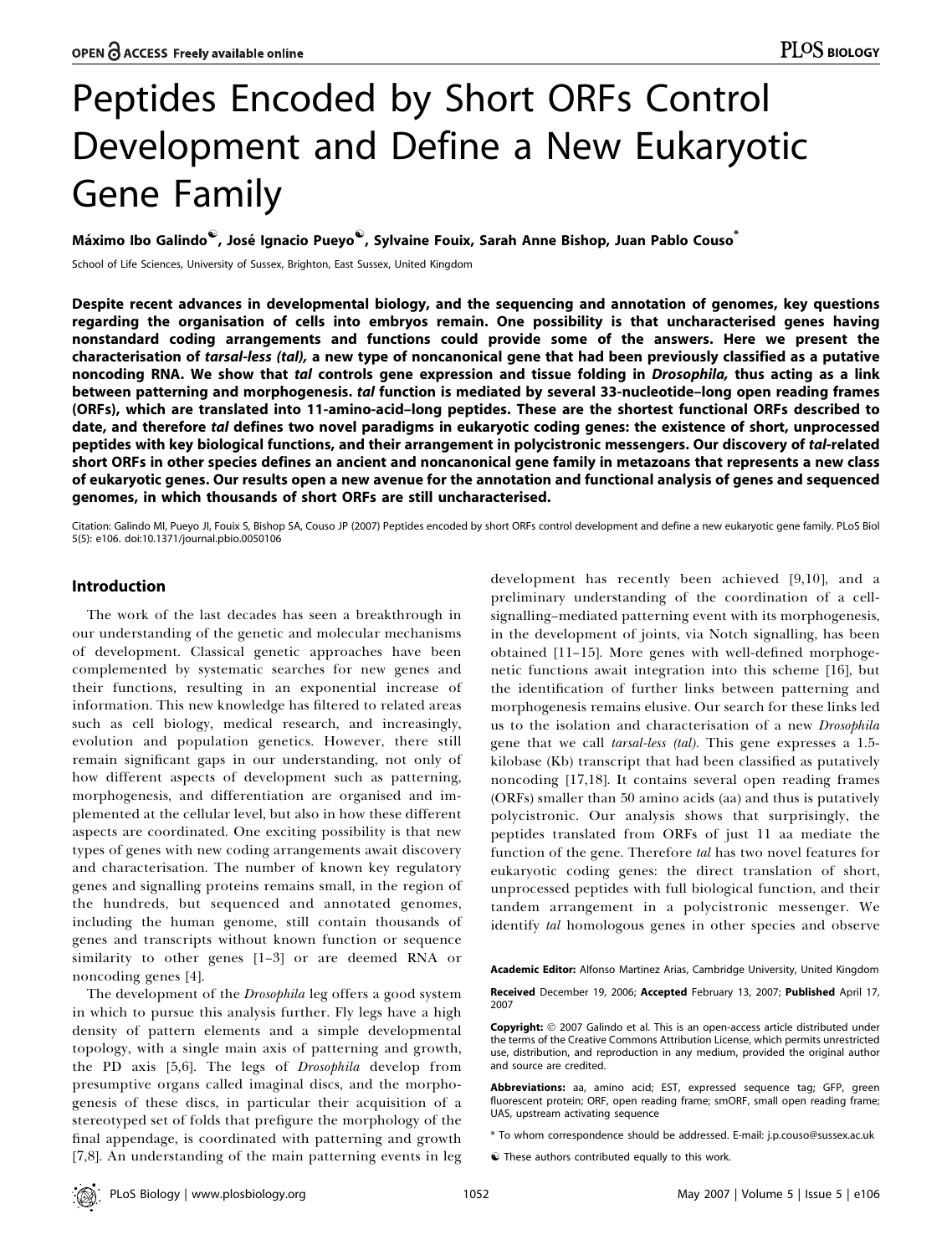## Author Summary

How cells organize into embryos remains a fundamental question in developmental biology. It is likely that significant insights into embryo development will emerge from the characterisation of novel types of genes. Yet most current genome annotation methods rely heavily on comparisons with already-known gene sequences, so genes with previously uncharacterised structures and functions can be missed. Here we present the characterisation of one of these novel genes, tarsal-less. tarsal-less has two unusual features: it contains more than one coding unit, a structure more similar to some bacterial genes; and it codes for small peptides rather than proteins. In fact, these peptides represent the smallest gene products known to date. Functional analysis of this gene in the fruit fly Drosophila shows that it has important functions throughout development, including tissue morphogenesis and pattern formation. We identify genes similar to tarsal-less in other species, and thus define a tarsal-less–related gene family. We expect that a combination of bioinformatic and functional methods, such as those presented in this study, will identify and characterise more genes of this type. These results suggest that hundreds of novel genes may await discovery.

that they define a new, noncanonical gene family of ancient origin. We expect that a combination of new bioinformatics and proteomics methods tailored to the search of peptides and small ORFs (smORFs) [19,20], plus a reassessment of classical data, will identify and characterise more new coding genes with similarly important functions in these and other areas of biology.

#### Results

#### Isolation and Characterisation of the tarsal-less Gene

We identified the tal gene through a spontaneous mutant  $(tal<sup>1</sup>)$  with defective legs in which the tarsal segments [21] do not develop (Figure 1). Meiotic and deficiency mapping, followed by cytogenetic and molecular methods, revealed  $tal<sup>1</sup>$ to be a small inversion between regions 86E1,2 and 87F15. The  $tal<sup>1</sup>$  phenotype maps to the 87F15 breakpoint, to the left of the Mst87F gene (Figure 1A). There is no gene prediction in this region, but there is a noncoding cDNA, LD11162 [22], and two lethal P element inserts, S011041 and KG1680, located  $5'$  and  $3'$  respectively to LD11162 (Figure 1A). We found KG1680 to be allelic to  $tal<sup>1</sup>$  and to produce similar phenotypes in legs over a chromosomal deficiency for the tal region. These are regulatory mutants that affect only the imaginal disc function. Mobilisation of both KG1680 and S011041 insertions produced a number of alleles that all define a single complementation group. Alleles producing a deletion of the coding region for LD11162 (tal<sup>568</sup>, tal<sup>518</sup>, and  $tal^{K40}$ ; see Figure 1A) behave as nulls.

In addition to LD11162, there are several cDNAs isolated independently [22]. We sequenced one of these, LP10384, that is identical to LD11162. In addition, a single transcript of 1.5 kb corresponding to this cDNA has been identified by Northern blots [17] and reverse-transcriptase PCR (unpublished data). The expression of this transcript is similar to the lacZ reporter S011041 (Figure 2A and 2B), is coincident with the regions affected in *tal* mutants (Figure 1B and 1C), and is lost in tal mutants (unpublished data). To prove definitely that this transcript encodes the function of the tal gene, we

performed a rescue experiment. The KG1680 insert was replaced by a Gal4 insert [23]. The resulting Gal4 line  $(P\{GaWB\}ta^{KG}$ , subsequently referred to as  $tal-Gal4$ ) is a regulatory viable allele similar to  $tal<sup>1</sup>$  and the KG1680 insertion, and produces a tal phenotype in legs (Figure 1B– 1D) while simultaneously driving the expression of upstream activating sequence (UAS) constructs [24] in the tal pattern. We generated a construct with the full-length LP10384 cDNA downstream of a UAS promoter (UAS-tal) and tried to rescue mutant animals of the genotype  $tal-Gal4/tal^{S68}$  by introducing this UAS-tal construct. In these tal-Gal4/tal<sup>568</sup>; UAS-tal/+ animals, the phenotypes were rescued to wild type (Figure 1E). This rescue proves that the tal function is encoded by LP10384, which represents the tal RNA. Moreover, ectopic expression of UAS-tal produces mutant phenotypes that are consistent with tal being a tarsal determinant: transformation of distal tibia and fusion to tarsi, where tal is normally expressed (Figure 1F).

#### Functions of tal in Development

tal expression in the leg has the interesting feature of being transient (Figure 2A–2C). The time of tal expression (from about 80 to 96 h after egg laying [AEL]) coincides with the specification of the tarsal region by the activation of specific genes in ring patterns similar to that of tal [9,10]. One of the genes activated transiently at this time and required for tarsal patterning is the zinc-finger transcription factor rotund (rn) [25]. We observe that the expression of  $m$  is lost in tal mutants and is extended following ectopic expression of UAS-tal (Figure 2D–2F). In contrast, loss or excess of function of rn (induced with a UAS-rn construct) has no effect on tal expression (unpublished data). These results show that the rn gene is a downstream target of tal.

Further functions of tal are apparent. In tal mutants, the whole tarsal region is missing, a stronger phenotype than that produced by rn mutants [25], and anti-Caspase 3 staining reveals that this is not produced by cell death (unpublished data). tal expression precedes and then straddles the tarsal furrow within which the tarsal segments develop (Figures 2A, 2B, and 3) [26]. In tal mutant discs, the tarsal fold does not form further than a superficial constriction, subsequent tarsal folds do not form, and the tarsal region does not grow (Figure 3). Reciprocally, ectopic expression of tal induces the appearance of ectopic folds in legs (unpublished data). These morphogenetic phenotypes are not produced by changes of  $rn$  expression on its own [25], and the lack of folding is not rescued by inducing expression of  $m$  in tal mutants.

tal null alleles are embryonic lethal. tal expression in the developing embryo is initially segmental (Figure 4A; see also http://www.fruitfly.org), followed by a later and more complex pattern of expression in many organs (Figure 4B–4D). The embryonic mutant phenotypes include broken trachea, loss of cephalopharyngeal skeleton, abnormal posterior spiracles, and lack of denticle belts (Figure 4E–4H). These are the regions where tal is expressed from stage 13 until the end of development (Figure 4C and 4D). This phenotype is identical to a deletion of the entire 87F13–15 region, and is not enhanced by removing any putative maternal contribution in germ-line clones (unpublished data). Ectopic expression of UAS-tal produces reciprocal mutant phenotypes, such as extra sclerotised elements in the cephalopharyngeal skeleton (Figure 4I).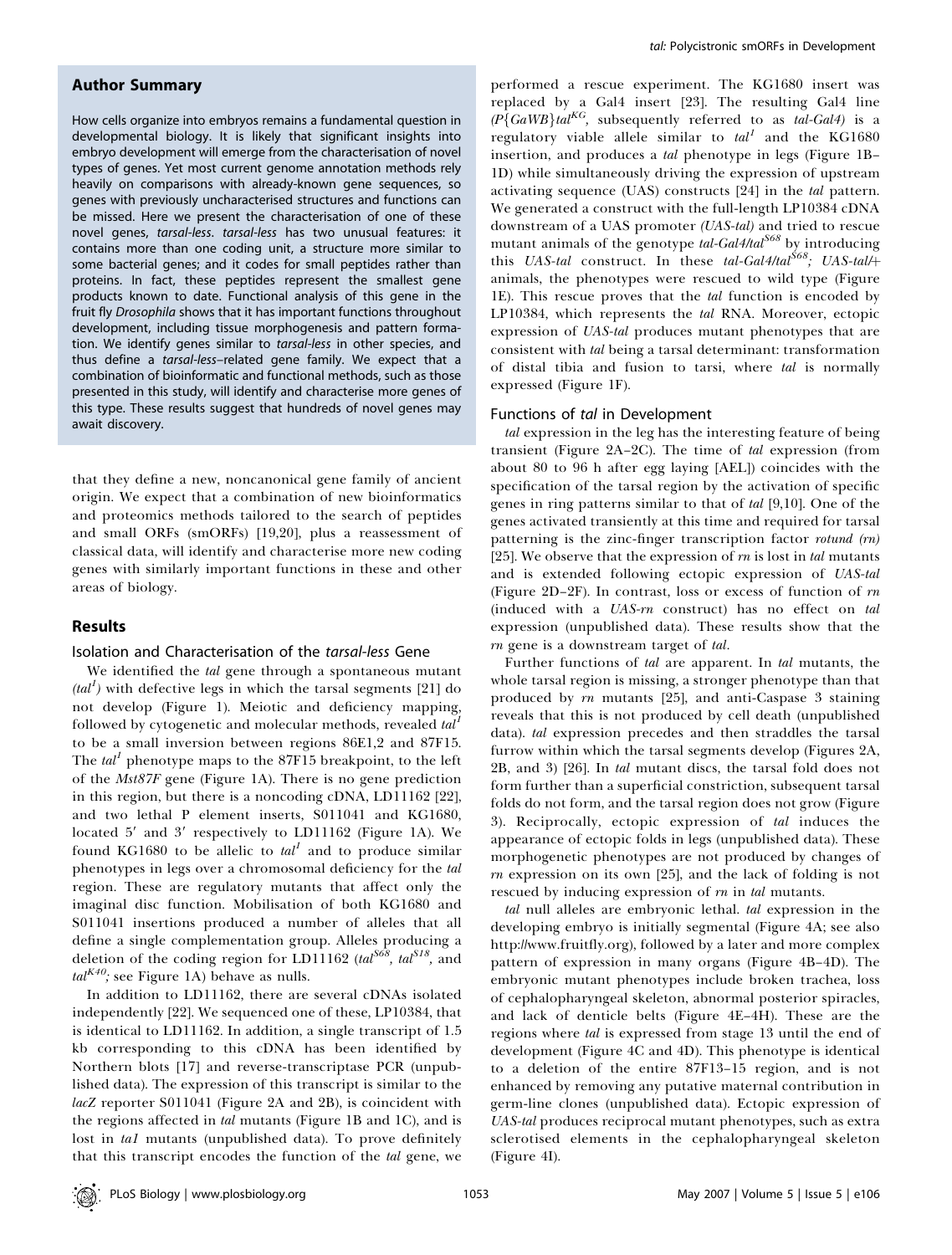

Figure 1. Characterisation of the tal Locus

(A) Genomic region 87F13-15 showing the location of tal and neighbouring genes. The boxed area around tal is magnified. The inverted triangles represent the insertion sites of P elements. The solid lines indicate the fragment deleted in each mutant, with the indetermination shown as dotted lines. KG1680 and tal<sup>1</sup> are regulatory alleles for the imaginal functions, S011041 is a hypomorph, and the deletions are nulls.

(B–F) Male forelegs of different genotypes. In these panels, the tibia is labelled (Ti), the tarsal segments are numbered, and the arrow points to the sex comb. (B) The tibia and five tarsal segments can be observed in the wild type. (C) In the tal<sup>1</sup> mutant, the tarsal region is vestigial and unsegmented. (D) Similar phenotype in a *tal-Gal4/tal<sup>568</sup>* leg. (E) *tal-Gal4/tal<sup>568</sup>; UAS-tal shows* a complete rescue of the phenotype. (F) In *dpp-Gal4; UAS-tal* ectopic expression of tal in the dorsal leg produces transformation of the distal tibia and fusion to tarsus 1, and ectopic sex comb in tarsi 1 and 2. These phenotypes are compatible with a transformation of tibial identity towards tarsus. doi:10.1371/journal.pbio.0050106.g001

Despite the early segmental pattern of expression, tal mutants do not show any segmentation or homeotic phenotype (Figures 4 and S2). Therefore, the early segmental expression seems to be only a transient state to establish expression in the precursors of the tracheal system (Figure 4B). Although the mutant epidermis lacks denticle belts, segment-specific epidermal sensory organs are present, and segments are formed. Expression of markers such as *wingless* (Figure 4J), *Distal-less*, and *Ubx* (Figure S2) is normal. The late expression of wingless is not expanded and thus is not responsible for the observed loss of denticles [27]. Furthermore, tal function is independent of shaven-baby (Figure 4K) [28]. Altogether these results suggest that tal acts in parallel to the canonical denticle-patterning cascade [29]. Interestingly, tal mutant cells do not undergo the tubulin accumulation and cell morphology changes leading to the differentiation of denticles [30] (Figure 4L and 4M, and unpublished data).

#### An 11-aa ORF Provides tal Function

Our results show that tal is required for several key developmental processes. The tal cDNA has been classified as ''putatively noncoding'' [17,18] on the basis of having no ORF longer than 100 aa and no known homologies. A number of candidate smORFs are present in the tal transcript. We will refer to these smORFs according to their sequence and

position from  $5'$  to  $3'$  as 1A, 2A, 3A, AA, and B (Figure 5A). The type-A ORFs (1A, 2A, 3A, and AA) include a conserved LDPTGXY motif of 7 aa, and this motif is very strongly conserved in the cDNA of homologous genes that we have identified in other arthropods (Figure 5 and Figure S1). ORF 1A and 2A encode an identical 11-aa peptide. ORF 3A encodes another 11-aa peptide very similar to 1A. ORF AA encodes a 32-aa peptide whose N- and C-termini each contain a LDPTGXY motif (Figure 5A). ORF-B encodes a 49-aa peptide without known domains other than a poly-Arg stretch and is somehow weakly conserved in other insects (Figures 5 and S1).

The conservation of the aa sequences in other species suggests, but does not prove, the translation of these smORFs. With such short sequences, aa conservation cannot be distinguished easily from simple nucleotide conservation, and therefore we decided to study the functional significance of these smORFs and to obtain experimental evidence for their translation. For this, we have built upon our rescue and ectopic expression experiments that proved that tal is encoded by the mRNA represented by LD11162 and LP10384 (Figure 1B–1F). We have tried to rescue tal mutants with UAS constructs containing different directed mutations affecting specific ORFs, and in separate experiments, we have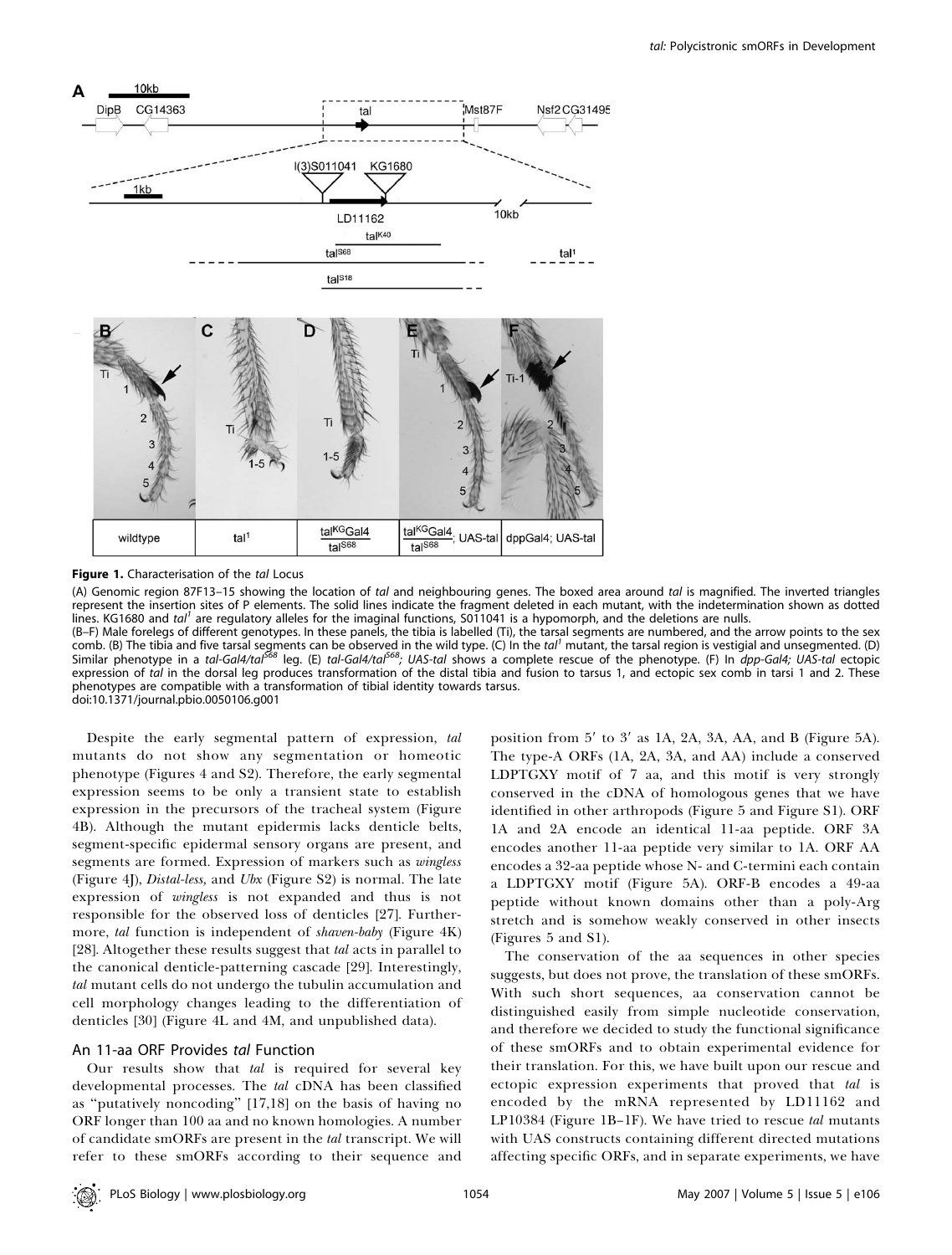

#### Figure 2. tal Regulates Tarsal Patterning

(A) Expression of the tal RNA in an 84-h leg disc in a ring in the presumptive tarsal region.

(B) The expression pattern of the lacZ gene in the reporter line I(3)S011041 faithfully reproduces the expression of the RNA. The arrow points to the tarsal fold contained in the tal domain.

(C) By 100 h, the tal RNA has disappeared from the developing tarsal primordium, although it remains in a dorsal chordotonal organ.

(D) rn RNA expression in a third instar leg disc at 90 h AEL, in the presumptive tarsal region.

(E) In a  $tal<sup>1</sup>$  mutant disc, rn expression is abolished.

(F) In a dpp-Gal4; UAS-tal disc at 120 h AEL, the ectopic tal drives expression of rn, at a time when neither is normally expressed. doi:10.1371/journal.pbio.0050106.g002

studied the ectopic effects of such constructs and compared them with those of full-length UAS-tal. The results are summarised in Figure 6A.

A construct containing a full-length cDNA from Bombyx mori (Bm-wds) produces the same effects as a full-length Drosophila one. This result validates the comparative results described above and also indicates that tal functionality lies in the ORFs, since these are the only stretches of DNA sequence conserved between Drosophila and Bombyx (Figure S1). Therefore, we next concentrated on dissecting the role of the ORF sequences in the *Drosophila* cDNA. A deletion construct (AB) leaving only a type-A ORF plus ORF-B is still fully functional. It can rescue tal mutants, and it produces the same ectopic effects as full-length tal. Construct delA deletes the type-A ORF and is just 32 base pairs (bp) shorter than AB, but has lost all functionality, suggesting that the type-A ORF is key for the tal function, and ORF-B is dispensable. It could be argued that the translation initiation context of ORF-B is too weak and that its expression requires an upstream functional type-A ORF. However, the construct  $ATG-B$ , in which we have put ORF-B under the control of the Tal1A initiation context, is still unable to reproduce the *tal* rescue or ectopic effects. Reciprocally, two constructs in which potential translation of ORF-B has been abolished, by either deleting it (delB) or by mutating its start codon (NoB), are fully functional, rescue tal mutants, and produce the same ectopic effects as full-length UAS-tal, including activation of rn expression (unpublished data). Finally, a construct containing only one type-A ORF (1A) is fully functional, and a one-nucleotide insertion that produces a frameshift (1A-FS) abolishes its functions.

Altogether, these results show that (1) an 11-aa type-A ORF provides tal function, and (2) ORF-B has no developmental function.

#### Polycistronic Translation of tal RNA

These functional results indicate that tal function resides in the type-A ORFs, and the results with constructs Bm-wds, 1A, and 1A-FS seem to exclude a model of tal function as a noncoding RNA. Thus we sought direct proof of tal translation.

The small size of the putative tal peptides makes them difficult to detect directly. In order to facilitate their detection in in vitro and in vivo experiments, we have tagged them by introducing the green fluorescent protein (GFP) coding sequence, minus the start and stop codons, in frame and within each of the type-A ORFs and the ORF-B (Figure 6B). Thus, the resulting fusion constructs still have the tal sequences relevant for translation, including the  $5'$  and  $3'$ UTRs, the initiation consensi, and start codons. Construct 1A-GFP contains the GFP sequence within the type-A ORF of the AB construct, which was functional and contains the 1A translation initiation environment. 2A-GFP, 3A-GFP, AA-GFP, and B-GFP contain each GFP fusion within a full-length tal cDNA. Expression of these constructs in a reticulocyte in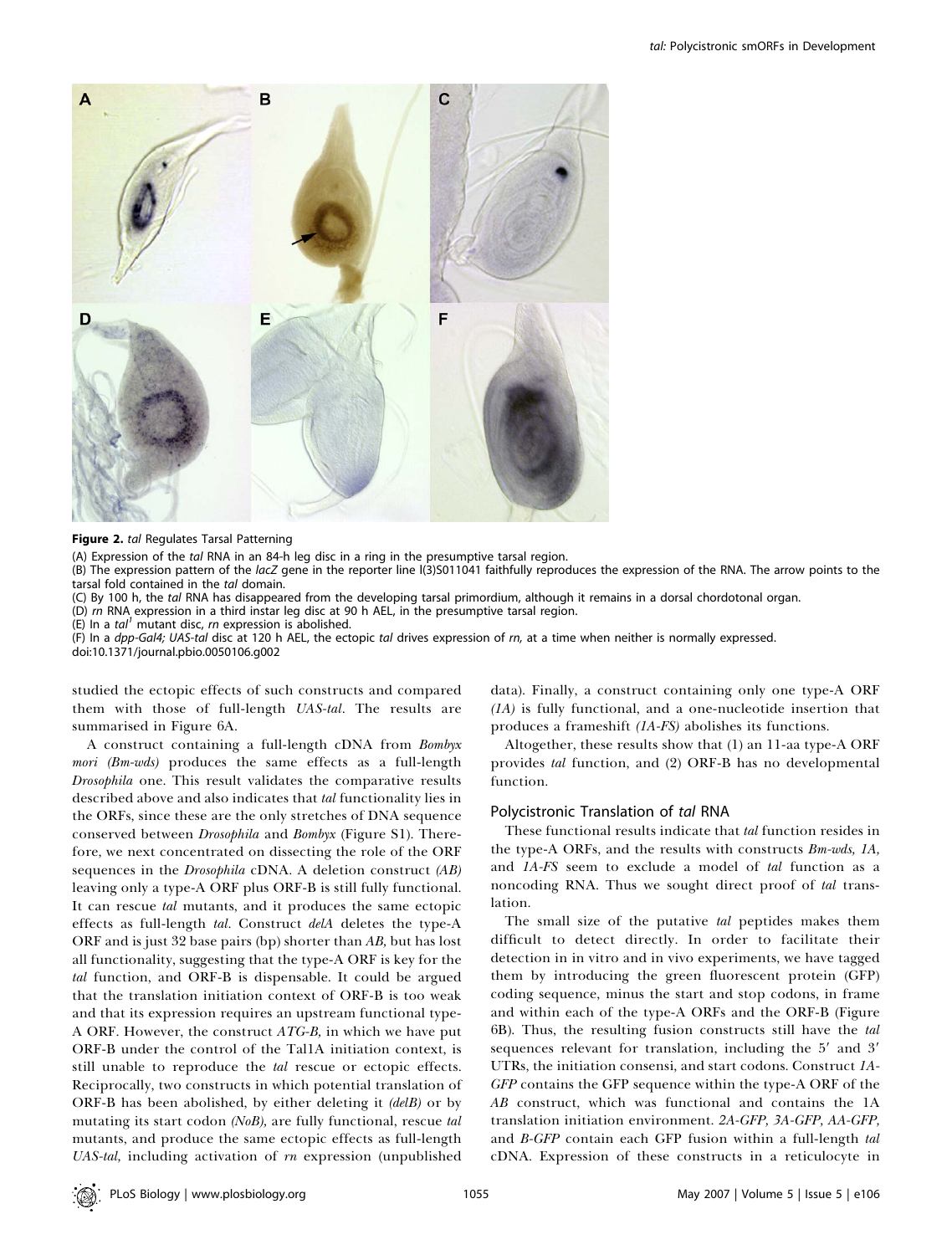

Figure 3. tal Has a Morphogenetic Function

Optical sections of the third instar leg imaginal discs. The discs are shown in a side view with dorsal up and distal to the right, and the tissue morphology is revealed by phalloidin-rhodamine (red) staining of the actin cytoskeleton and anti-b-integrin (green, yellow overlap) staining of basal membranes. The position of the tarsal fold (ventral side) is indicated with an arrowhead.

(A–A'') Morphological changes in a wild-type leg disc. At 84 h, the tarsal fold starts to form as an apico-basal constriction of the epithelial cells. At 96 h, this constriction is followed by invagination of the cells. At 110 h, cells that originated in the tarsal fold form secondary folds that constitute the primordia of the tarsal segments.

 $(B-B'')$  In a tal<sup>1</sup> mutant, the original tarsal constriction forms as in the wild type, but the tarsal fold never forms, and basal integrin staining remains stronger than in the wild type.

doi:10.1371/journal.pbio.0050106.g003

vitro transcription and translation system with  $[^{35}S]$ -methionine shows that the fusion peptides are expressed from the 1A-GFP, 2A-GFP, and AA-GFP constructs, but not from the B-GFP (Figure 6C). Transfection of these constructs into Drosophila S2R+ cells confirmed these results and also showed translation of 3A-GFP (Figure 6D). In all cases, we can discard the interpretation that the results are due to translation from a second methionine in the GFP sequence, not only because of the size of the fusion products obtained, but also because these putative peptides would lack the N-terminal sequences that are essential for GFP fluorescence [31].

Thus, our results show that the tal gene is coding, and polycistronic, because several peptides can be synthesised from a single RNA species. The type-A peptides provide the full *tal* function, and are translated both in vitro and in vivo.

# **Discussion**

Our results show that translation of an RNA containing smORFs of just 11 aa is required for several important processes during development. Although the tal cDNA contains several copies of the type-A ORFs related by a common LDPTGXY domain, a construct containing just one of them is fully functional. Small peptides are known to have important biological functions, most clearly in endocrine and neural communication [32], but in all described cases, these peptides are mature, cleaved products of a longer ORF. The originality of the tal gene is thus 2-fold. First, smORFs of just 33 nucleotides are fully functional and capable of translation. Second, the carefully regulated local expression of these peptides in complex patterns (as opposed to a systemic release) has important developmental functions. Our genetic and molecular analysis (Figure 1A and unpublished data) show that the tal genomic region contains specific regulatory sequences spread out over a minimum of 25 Kb.

## tal Acts during Patterning and Morphogenesis

We notice that tal expression and function are often associated with tissues undergoing changes of shape such as folding and invagination. The development of the fly leg is directed by a regulatory cascade involving cell signals and region-specific transcription factors [9,10,33] (reviewed in [6]). Regulatory interactions between these identity-conferring transcription factors refine and stabilise the final pattern [34,35]. This pattern is then translated into morphogenetic movements and position-specific cell differentiation pro-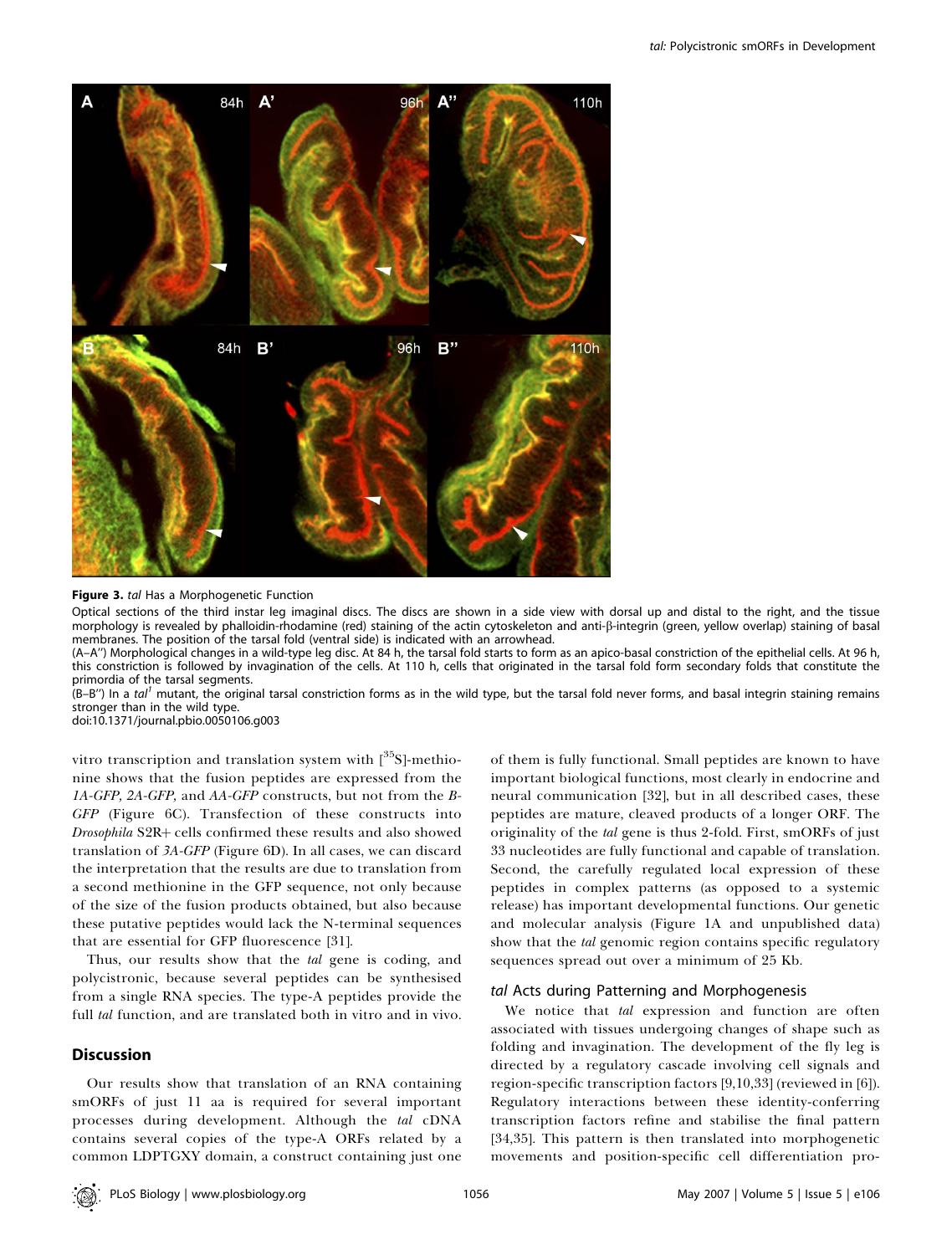

#### Figure 4. tal Is Required for Embryonic Development

(A–D) Expression of tal RNA throughout embryogenesis. (A) Expression of tal starts in seven blastodermal stripes and a cluster of cells in the anterior part of the embryo. (B) This expression refines to the tracheal precursors by the extended germ band stage. (C and D) Later, tal is present in the dorsal tracheal trunks (dt), posterior spiracles (ps), pharynx (ph), hindgut (hg), and presumptive denticle belts (db).

(E) Dorsal tracheal trunks (dt) in a stage 16 wild-type embryo (dorsal view) revealed by the detection of the chitin binding protein.

- (F) Gaps in the dorsal tracheal trunks of a tal mutant.
- (G) Wild-type embryo cuticle: cephalopharyngeal skeleton (cps), ventral denticle belts (db), and posterior spiracles (ps).
- (H) In tal null mutants, these cuticular structures are missing or reduced.
- (I) Ectopic tal expression in the head produces extra cephalopharyngeal skeleton (ventral view; inset shows lateral view).

(J) Wg protein distribution in the epidermis is normal in an extended germ band tal mutant embryo.

(K) Expression of a shaven-baby reporter gene in ventral epidermis is not affected in a stage 17 tal mutant embryo. tal expression is not affected either in svb mutants (unpublished data).

(L) Ventral view of the anterior-most segments of a stage 16 wild-type embryo. The denticle cells of the epidermis accumulate tubulin bundles prior to any denticle cuticle structures being observed.

(M) In tal mutants, these tubulin bundles do not form.

doi:10.1371/journal.pbio.0050106.g004

grams [16,36]. tal seems to be an important part of the leg developmental process and to act as a link between patterning and morphogenesis. On the one hand, the transient ring of tal expression appears in the precise time and place to control

tarsal patterning, by promoting  $rn$  expression and by being involved in further regulatory interactions with other legpatterning genes (Figure 2 and unpublished data). On the other hand, tal controls folding of the leg tissue independently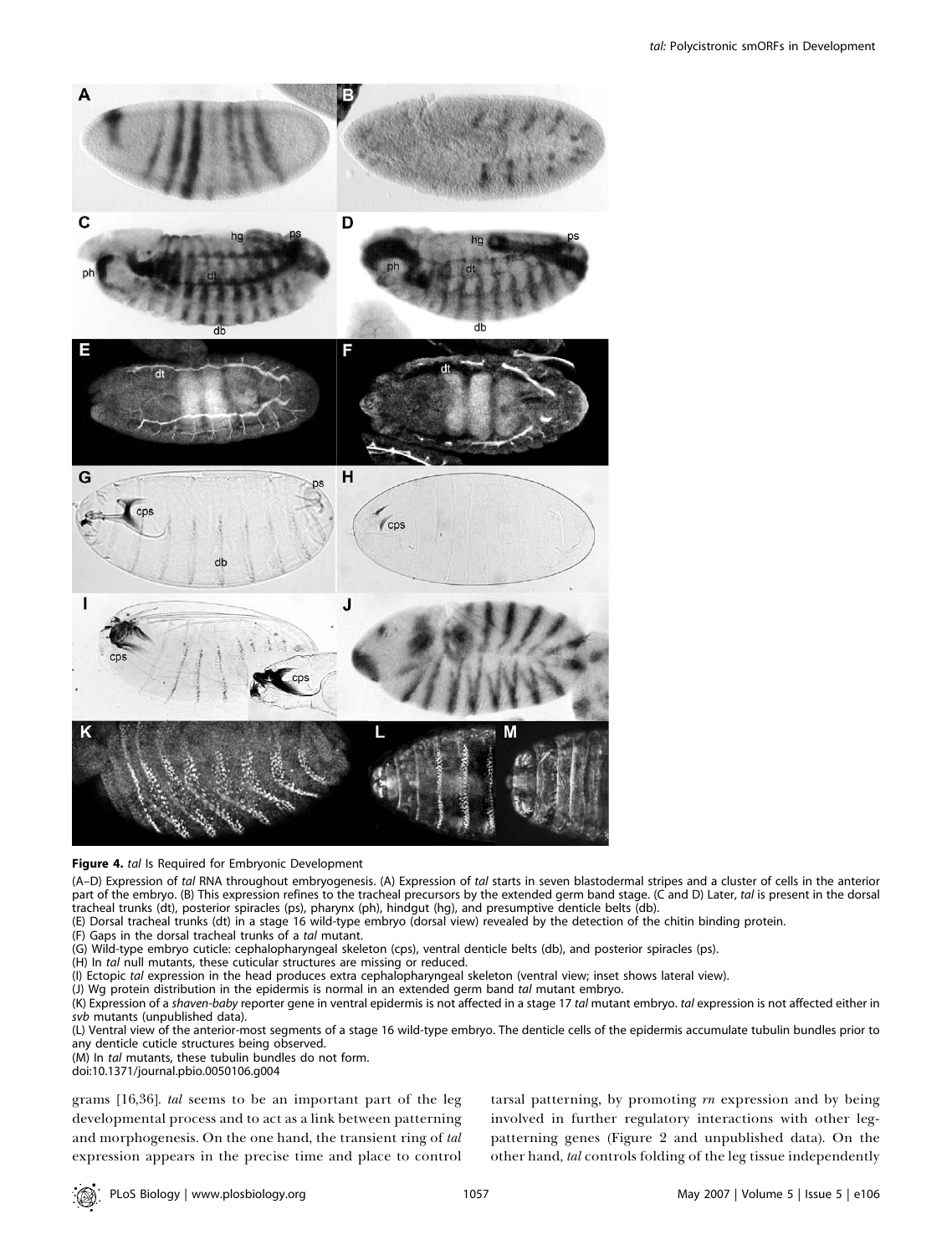# A





Figure 5. The tal Transcript in Drosophila and Other Species

(A) LP10384 cDNA sequence with conceptual ORF translation; putative peptide identity is indicated on the right. Kozak consensi surrounding the start codons are underlined. Conserved domains in the type-A peptides are in bold type.

(B) Graphic representation of tal and its homologs in other species, represented either by cDNAs (arrow ends) or genomic sequences (blunt ends). Type-A ORFs are represented by red boxes, and ORF-B by blue boxes. The tal gene family is at least 440 million years old and includes divergent orthologs and paralogs with different numbers of type-A ORFs. Note also that the gene duplication events in Bombyx and Lutzomia are independent. The ancestral gene had only two type-A ORFs, as shown by crustaceans and primitive insects. doi:10.1371/journal.pbio.0050106.g005

of these effects. In the wild-type leg imaginal discs, a complex morphogenetic process involving the appearance of extra folds within the tarsal furrow, in correlation with leg growth, is apparent [26]. In tal mutants, this morphogenetic process is compromised, whereas in excess-of-function experiments, ectopic expression of tal induces the appearance of ectopic folds in legs. In the mutant discs, cells undergo an apico-basal constriction, but the tarsal furrow never widens into a fold; the appearance of further tarsal sub-folds is precluded, and the presumptive tarsal region does not grow. In the embryo, tal expression is found in tissues of ectodermal origin that undergo an invagination without compromising their epithelial organisation, such as the foregut (and later on in its derivatives, the proventriculus and the pharynx), the hindgut, the developing trachea, and the spiracles [37]. In mutant embryos, head involution is slow, the pharynx is short and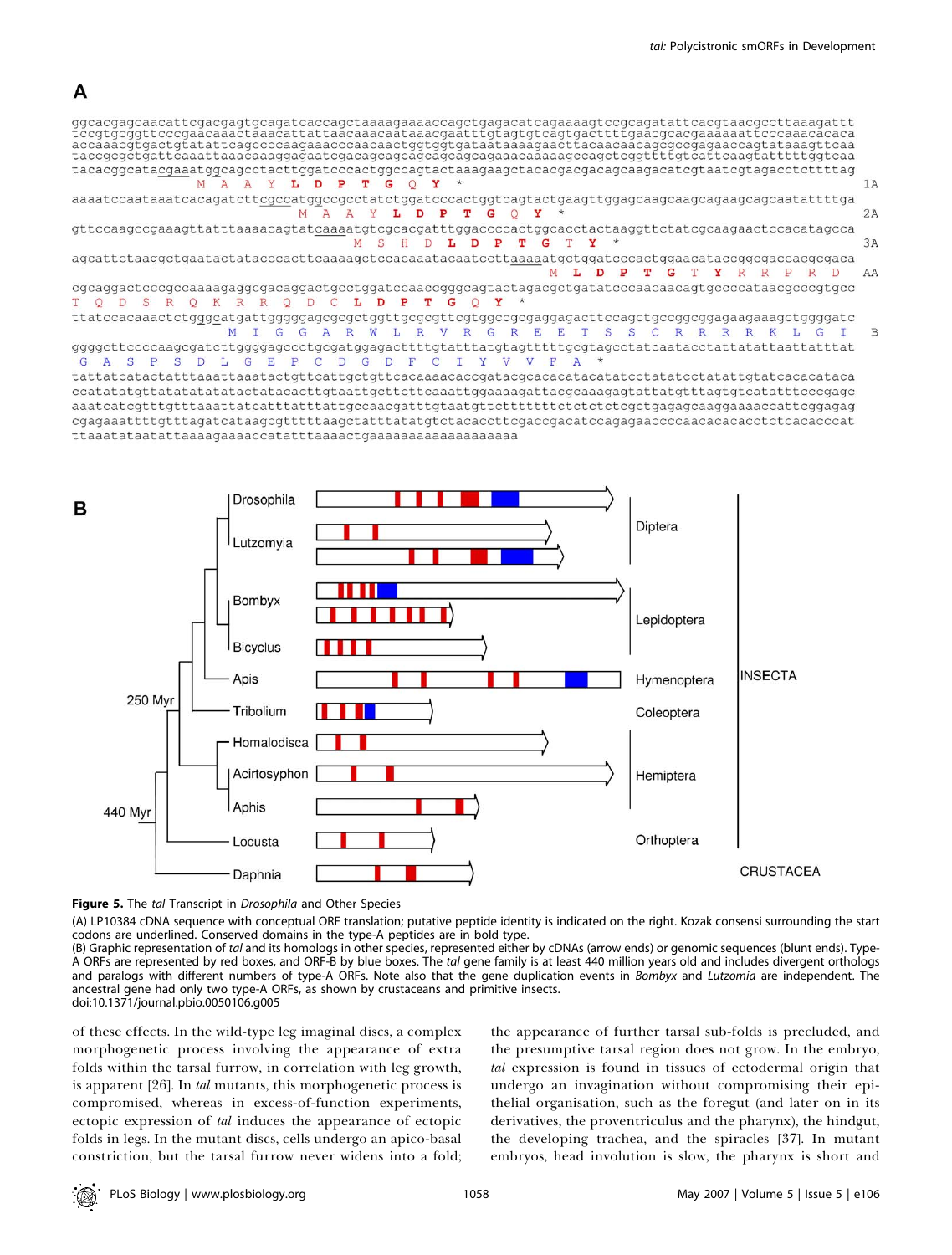

#### Figure 6. Directed Mutagenesis and Translation of tal

(A) In these constructs, the coloured boxes indicate ORFs, and deletions are represented as empty segments. Engineered new ORFs are represented by bridged boxes. The UAS-tal construct contains the full cDNA and produces the complete rescue of the tal phenotypes and ectopic effects shown in Figures 1 and 4. Construct AB comprises one type-A ORF and one ORF-B, and produces the same functional effects. Construct delA has no type-A ORF and produces no effects. ATG-B forces translation of ORF-B, but still shows no effects. NoB has a mutation of the putative start codon of the ORF-B (empty box), thus preventing its translation, and produces the same functional effects as UAS-t*al. delB* has ORF-B deleted and is also fully functional. The 1A construct, which consists of the AB construct plus the deletion delB, contains only one type-A ORF and mimics the tal functional effects. In the construct 1A-FS, a single G was introduced after the start codon, causing a frameshift, which would result in the translation of a spurious 13-codon ORF (purple box). This construct is not functional. The Bm-wds construct contains one of the Bombyx tal full-length cDNAs and mimics the Drosophila UAS-tal results.

(B) UAS-tal-GFP constructs tagging different ORFs, showing the in-frame insertion of the GFP coding sequence (green)

(C) Peptides of expected size produced in vitro by Luciferase (61 kDa, control), 1A-GFP, 2A-GFP (28.4 kDa), and AA-GFP (33.1 kDa), but none by B-GFP (expected size, 31.6 kDa) The amount of protein produced seems to decay from 5' to 3' according to the ORF position, ORF 1A being the highest, and ORF AA the lowest.

(D) UAS-tal-GFP constructs transfected into S2R+ cells. 1A-GFP, 2A-GFP, 3A-GFP, and AA-GFP (green) are detected, but not B-GFP. DAPI labels nuclei (blue), and nuclear DsRed transfected cells (red).

doi:10.1371/journal.pbio.0050106.g006

misplaced, and tracheal fusion is incomplete (Figure 4 and unpublished data). The loss of denticles in the epidermis does not seem based on alterations of the segmental patterning cascade, but on cell morphology defects that do not involve defects in apico-basal cell polarity or epidermal integrity (Figure 4 and unpublished data). Altogether, these results suggest that *tal* is required for the control of cell movements during tissue morphogenesis. Further research beyond the scope of this initial study should identify the cellular and molecular targets of this function.

# An 11-aa Peptide Defines a New Polycistronic Gene Family

Our results provide experimental evidence for function and translation of the type-A ORFs. These include the in vitro and in vivo translation assays, functional rescues, and sequence analysis. Our results therefore imply that tal is polycistronic, because several ORFs can be translated from a single RNA molecule. The question arises of how this can be accomplished in an eukaryotic gene, but the literature

provides a possible mechanism. Polycistronic genes are known in eukaryotes including Drosophila [38-40], and so in principle, all tal ORFs could be potentially translated simultaneously. Experimental evidence supports three models for translation of polycistronic messengers in eukaryotes, namely ''internal ribosomal entry sites (IRES),'' ''leaky scanning,'' and ''reinitiation'' [41]. There are clear rules backed by experimental data concerning the DNA sequences and transcript structure involved in each of these models. The tal RNA sequence seems to exclude both the IRES and the leaky scanning possibilities. There is not enough space for IRES between the tal ORFs, and the initiation consensi are stronger in the  $5'$  ORFs than in the  $3'$  ones, the opposite of conditions favourable for leaky scanning. However, polycistronic translation of type-A ORFs in the tal transcript is possible under the reinitiation model because their spacing is between 40 and 200 bp, and the short type-A ORFs (1A to 3A) are much shorter than 35 aa. In all cases studied, the presence of 5' ORFs has a dramatic impact on the rate of translation of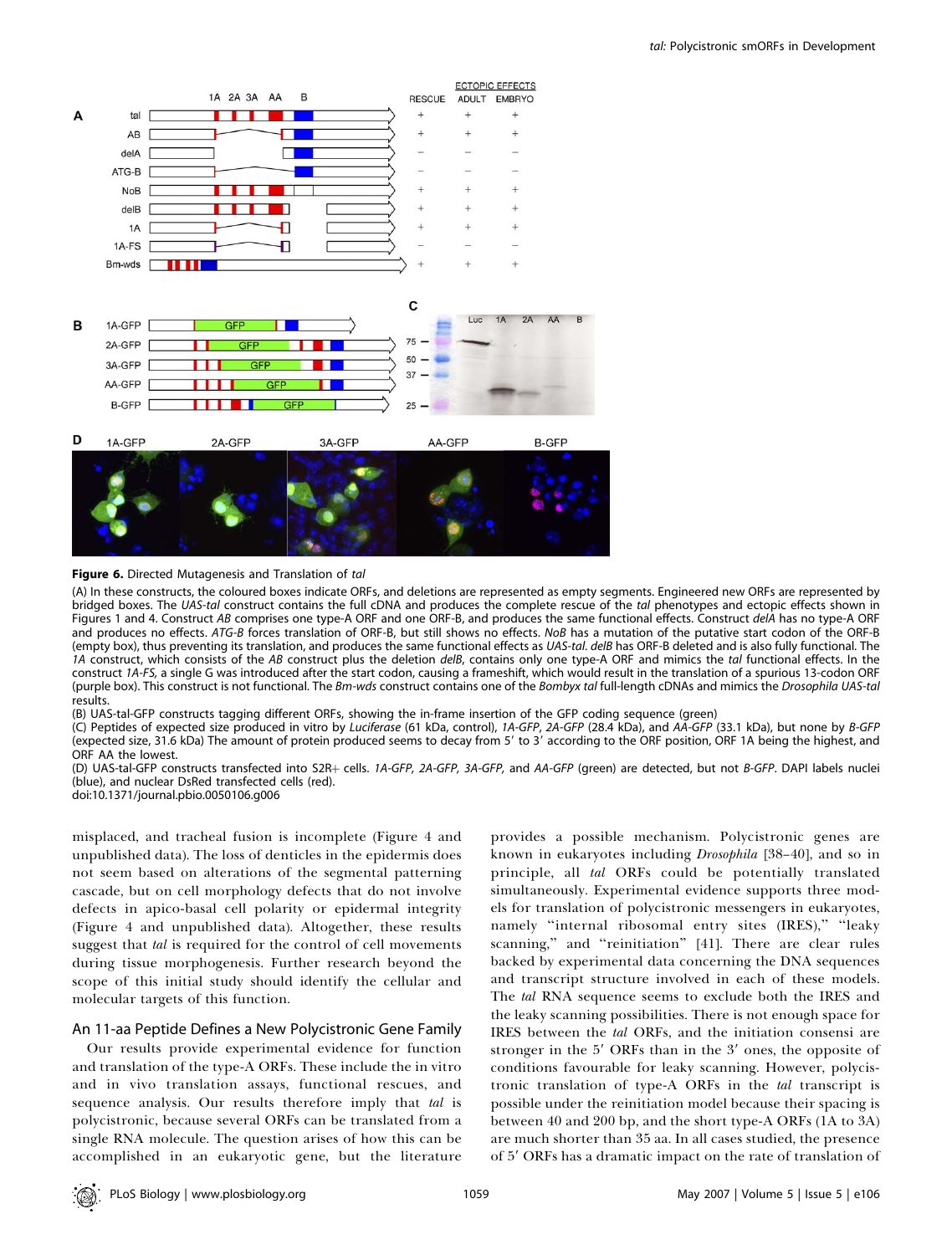the 3' ones, leading in certain conditions, to total blockage of 3' translation [41]. Accordingly, our in vitro translation experiment shows a diminishing amount of protein arising from each ORF, with highest levels produced by 1A, and lowest by AA (Figure 5C). We would expect, by virtue of its conserved common domain, that these translated type-A peptides will share the same functions. The presence of repeated or similar ORFs is perhaps a device to ensure enough translation of LDPTGXY-containing peptides. This hypothesis coincides with the results of our structure/ function analysis, which shows that a single artificial type-A ORF suffices to provide tal function.

These conclusions are further corroborated by our discovery of tal homologous genes in other insects. These genes contain repeated copies of type-A ORFs in varying number from two (crustaceans and primitive insects) to 11 (Bombyx mori), and an evolutionary trend towards accumulation of more type-A ORFs, including duplications of the entire gene, is apparent. The aa sequence of these type-A ORFs is very strongly conserved in their core domain LDPTGXY. The spacing between ORFs is most compatible with the reinitiation model described above. Not only sequence, but also functionality is conserved, as indicated by the rescue of Drosophila mutants with a Bombyx cDNA. The resilience and long age of the evolutionary history of this gene family suggest, not a recently evolved curiosity of some insects, but a peptide with ancestral and current importance.

All available data suggest that the weakly conserved ORF-B is spurious or nonfunctional. In Drosophila, our functional analysis fails to identify any essential function for ORF-B, and both our in vitro and in vivo studies fail to detect its translation. This is in agreement with the fact that the 5' presence of several type-A ORFs with strong initiation contexts, allied to the weakness of the context for ORF-B, does not favour the translation of ORF-B (Figure 5A). Furthermore, the size of the ORF AA is 32 aa, near the limit of 35 aa required for continued downstream reinitiation at ORF-B. In agreement with this sequence analysis, ectopic expression of the Bombyx Bm-wds construct containing an ORF-B in Drosophila does not produce any additional phenotypes when compared to those produced by the Drosophila constructs, indicating that the Bombyx ORF-B is not functional either. We would surmise that the weak conservation of ORF-B sequences is either related to some functional requirement (other than translation) for the nucleotide sequence in the region of the transcript, or pure chance.

#### The mlpt Gene in Tribolium

The conservation of aa sequences has been suggested as evidence for the translation of three type-A ORFs and one ORF-B in a homologous gene called milles-pattes (mlpt) found in the flour beetle Tribolium castaneum [42]. These ORFs are of a similar small size as in Drosophila, but again such aa conservation is not conclusive evidence. In the absence of a biochemical and functional analysis of these different ORFs like the one we present here, it is difficult to guess which ORFs are translated and mediate the function of *mlpt*. The ORF-B of mlpt has been deemed the main functional element of the gene due to its longer length [42], but in fact, the available data belie this interpretation and favour our own conclusion of ORF-B as nonfunctional. The ORF-B of mlpt has

no Kozak consensus at all, and its start codon overlaps with the stop codon of the previous 5' type-A ORF, a situation that seems most unlikely to lead to ORF-B translation, even by a mechanism of readthrough as postulated [42]. Readthrough and ribosome codon slippage always proceed by skipping bases forward, rather than backwards as would be needed here. Further, ORF-B aa conservation is rather weak. Although Savard et al. [42] identify a ''poly-Arg'' conserved domain in alignments of selected sequences from species of only three insect orders, this conservation disappears when the comparisons are extended to further orders such as in our sequence analysis (Figures 4 and S1). We note that (1) "orphan" AUG codons are not a rare occurrence (about 500,000 in Drosophila; M. Ladoukakis, personal communication), and (2) that the nucleotide sequence in the ORF-B region is thymidine-poor, which produces a bias in its conceptual translation towards certain amino acids, including Arg. In addition, our analysis shows that tal genes without ORF-B exist, and in fact, an ORF-B is only present in some genes from holometabolous insects.

RNA interference (RNAi) analysis of the function of the whole *mlpt* transcript identifies several functions [42] that seem homologous to the one we have identified in Drosophila, in particular the tarsal-promoting function, and a requirement in the tracheal system. However, Savard et al. [42] also identify a "gap" and homeotic segmentation phenotypes that our expression and functional data results show to be absent in Drosophila (Figures 3 and S2). This functional difference might be due to the different modes of early embryonic development in Drosophila and Tribolium, which also involve a different complement of gap and maternal genes [43]. To clarify whether this segmentation function is ancestral, but has been lost in *Drosophila*, or whether it is a recently arisen specialization of Tribolium, will require the functional characterisation of tal in other insects.

### A Noncanonical Class of Eukaryotic Genes Contains smORFs

All sequenced and annotated genomes contain genes and transcripts without known function, sequence homologies, or even known protein domains. In particular, an increasing number of RNA transcripts are being classified as ''noncoding'' on the basis of not having ORFs longer than 50–100 aa. Furthermore, genomes contain hundreds of thousands of similarly smORFs that are systematically eliminated from gene annotations for statistical reasons. cDNA libraries and expressed sequence tag (EST) collections also discriminate against small cDNAs, perhaps losing many potential transcripts as well [44]. In the rare cases in which smORFs have been identified in longer, polycistronic messengers, studies have centred on the regulatory effect of the 5' smORFs and resulting peptides on a standard, longer 3' ORF. Thus, the possibility of smORFs producing peptides with important, independent functions has been largely overlooked outside of yeast, in which there is firm evidence for their existence [19]. Here we identify tal as a functional gene encoding only smORFs, which are translated. The tal type-A peptides define an ancient gene family with at least a crustacean representative (in Daphnia), and thus is not restricted to insects and is older than 440 million years (the estimated time for the origin of insects). We suspect that this new gene family may in fact be a representative of a new and widespread class of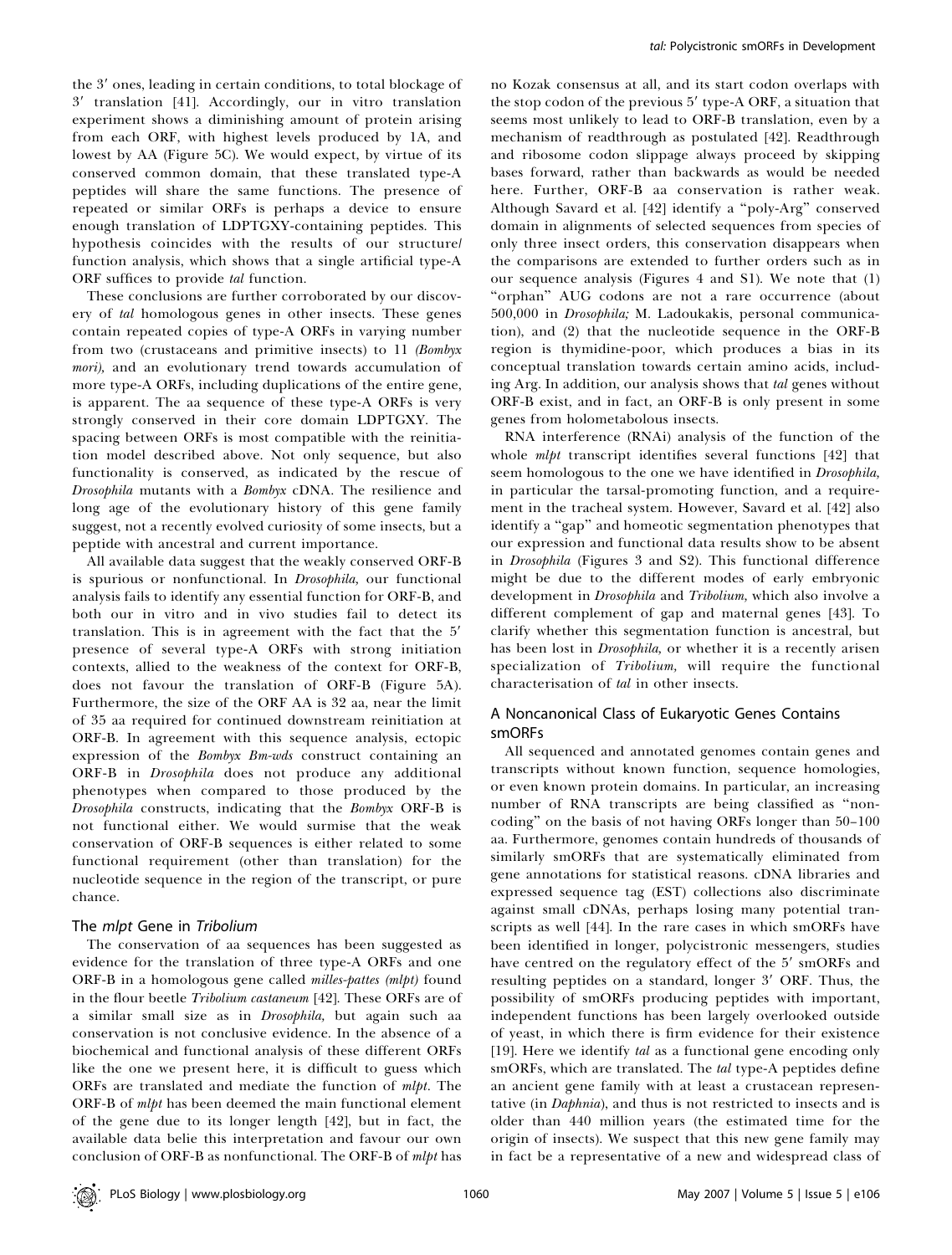genes and that more genes encoding smORFs, either alone or in polycistronic messengers, await isolation and characterisation. Our analysis shows that a good cross-species sample of sequences is required to predict noncanonical peptide-coding genes, but also that these predictions must be validated by functional data, because in its absence, wrong predictions can be made. We expect that a combination of bioinformatic and functional methods tailored to the search of peptides and smORFs will identify and characterize more new gene products and eukaryotic coding genes. Preliminary results in Drosophila (unpublished data), yeast [19], and Hydra [45] suggest that hundreds of such genes may exist.

#### Materials and Methods

Fly stocks. A synthetic deficiency for the 87F13–15 region was generated in heterozygous  $Df(3)$ urd  $\overline{D}f(3)$ red31 flies.  $dpp-Gal4$  and  $Dll-$ Gal4 were used to drive ectopic transgene expression in flies and embryos, respectively. These stocks plus 1(3)S011041 ([46]) and KG1680 ([47]) are available from stock centres (http://flybase.bio.<br>indiana.edu). The svb<sup>107</sup> enhancer trap line, which reproduces the shaven-baby pattern of expression [28], and the mutant allele  $s v b^2$  were a gift from F. Payre. Flies and embryos were mounted in Hoyer's for microscopy.

Generation of the  $P{GaWB}$ tal<sup>KG</sup> (tal-Gal4) line and tal alleles. Replacement of the P{SuPor}KG1680 insertion by a P{GaWB} transposable element was done by mobilisation in  $omb-Gal4$ ;  $+/CyO$  $\Delta$ 2–3; KG1680/TM3Sb flies [23]. The progeny from possible replacements were screened following UAS-GFP expression. All replacements were precise. Mobilisation of  $\overline{P}$ {lacW}l(3)S011041 and  $\overline{P}$ {GaWB}tal was carried out with the  $\Delta 2-3$  transgene. Revertants lacking white and yellow markers as appropriate were isolated. Molecular characterisation of these revertants and replacements was done by PCR, Southern blot, and sequencing as needed.  $tal^{S68}$  and  $tal^{S18}$  are deletions obtained by mobilisation of P{lacW}l(3)S011041, and  $tal^{K40}$ from mobilisation of P{GaWB}tal<sup>KG</sup>.

Immunohistochemistry and microscopy. Developing trachea were revealed with the rhodamine-conjugated Chitin-Binding Protein (CBP at 1:500; New England Biolabs, Beverly, Massachusetts, United States). Other antibodies used were anti- $\beta$ -galactosidase (1:1,000; Sigma, St. Louis, Missouri, United States; and 1:5,000; Cappel, MP Biomedicals, Solon, Ohio, United States); anti-cleaved-Caspase-3 (Asp 175: Cell Signaling Tech. at 1:250), anti-atubulin (DM1A at 1:500; Sigma), anti-Wingless (1:50; Developmental Studies Hybridoma Bank [DSHB], Iowa City, Iowa, United States), anti-Ubx FP388 (1:20; R. White), and anti-Dll (1:2,000; I. Duncan). In developing leg discs, the actin cytoskeleton was revealed by phalloidin-rhodamine (1:40; Molecular Probes, Eugene, Oregon, United States) and basal membranes by anti- $\beta$ -integrin (1:500; DSHB). Secondary antibodies conjugated to biotin, rhodamine, and FITC were used (Jackson ImmunoResearch, West Grove, Pennsylvania, United States, and Vector Laboratories, Burlingame, California, United States). Standard protocols for embryo and imaginal disc staining were followed [27]. Images were acquired and processed using a Zeiss LSM 510 confocal microscope (Carl Zeiss, Oberkochen, Germany) and LSM image software.

In situ hybridisation. Standard procedures were followed. DIGlabelled LP10384 was used as a tal RNA probe, and DIG-labelled 4H-3 rn cDNA fragment was used as a rn probe [25].

Constructs. The tal constructs are based on the LP10384 cDNA cloned in the pOT2 vector. Primer sequences and detailed strategies are available on request. The AB construct was made by digestion of the LP10384 cDNA with BamHI, which cuts in equivalent positions within the conserved regions of the ORF 1A and the last LDPTGXY motif of the ORF AA. The fragment containing the vector and most of the LP10384 sequence was ligated, resulting in a single type-A ORF that codes for a peptide identical to 1A. The rest of the mutant constructs were made by PCR, with primers containing directed mutations and/or restriction sites for ligation. With this strategy, we avoid any alterations to the rest of the cDNA, including UTRs and regions between the ORFs. For the Bombyx construct, the wdS20994 cDNA has been cloned into pPUASt. For the 1A-GFP construct, the sequence of GFP was amplified by PCR from the pEGFP vector with internal primers so that the fragment did not contain start or stop

codons, and with a BamHI adapter site. This fragment was BamHI digested and cloned into BamHI linearised AB construct. For the 2A-GFP and 3A-GFP, a SpeI site was introduced at the end of the LP10384 ORF 2A and ORF 3A by directed mutagenesis, then linearised, and the GFP sequence flanked by SpeI adaptors was introduced in frame. For the AA-GFP, a SpeI site was introduced in the middle of the ORF AA, between the two conserved LDPTGXY motifs, by directed mutagenesis, then linearised, and the GFP sequence flanked by Spel adaptors was introduced in frame in LP10384. For the B-GFP construct, a similar strategy was employed, by introducing a KpnI site in ORF-B. For the generation of transgenic flies or transfection into S2R+ cells, these constructs were excised by double digestion with EcoRI and XhoI, and directionally cloned into pPUASt.

In vitro transcription and translation experiments. These were carried out using the TNT Quick Coupled Transcription/Translation reticulocyte system (Promega, Madison, Wisconsin, United States). The pool of proteins was separated by PAGE, and incorporation of [<sup>35</sup>S]-Met allowed the detection of the translated products by autoradiography.

Cell culture and in vivo translation experiments. Drosophila S2R+ cells were grown in Schneider's Drosophila medium (Invitrogen, Carlsbad, California, United States) with 10% heat-inactivated foetal bovine serum, 50-units/ml penicillin, 50-µg/ml streptomycin (Invitrogen) at 24 °C. S2R+ cells were removed from the culture flask with Trypsin-EDTA (Invitrogen). Cells were transiently transfected with 2 lg of DNA using FuGene HD (Roche, Basel, Switzerland). Plasmids transfected were pActin-Gal4, pPUASt-DsRedT4NLS, and the appropriate pPUASt-tal-GFP construct. At 48 h after transfection, cells were washed in PBS, fixed for 20 min in 4% paraformaldehyde, washed twice, stained for 10 min with DAPI (Sigma), washed, and then mounted in Vectashield medium.

DNAs and sequences. Drosophila melanogaster cDNAs were obtained from the Berkeley Drosophila Genome Project (BDGP) collection [22]. tal cDNAs are LD11162 and LP10384. LP10384 sequencing revealed it to be identical to LD11162, with a 5' UTR just  $8$  bp longer. For the phylogenetic analysis, homologous sequences were identified with the BLAST engine against several databases and obtained by different strategies. We used the following: for Anopheles gambiae, we obtained from the MR4 Anopheles repository, the cDNA 19600449643540 from the MRA-467–43 library [48]; for Lutzomyia longipalpis, two sequenced cDNAs; Bombyx mori cDNA brP0760 and EST wdS20994, which we obtained from the Silkbase EST collection [49] and sequenced; Apis mellifera genomic contig 15.24; and Tribolium castaneum gene mlpt. For the following species, we assembled contigs from the mentioned sequences: four Bicyclus aniana ESTs; three Homalodisca coagulata ESTs; two Aphis gossypii ESTs; three Acyrthosiphon pisum ESTs; a Locusta migratoria EST; a Daphnia pulex EST; and three genomic traces from the NCBI archive.

### Supporting Information

Figure S1. Conceptual Translation of the tal ORFs in Arthropod Species

Found at doi:10.1371/journal.pbio.0050106.sg001 (22 KB DOC).

Figure S2. tal Is not Involved in Segmentation or Regulation of Segment Identity during Embryogenesis

Found at doi:10.1371/journal.pbio.0050106.sg002 (4.5MB TIF).

#### Accession Numbers

The National Center for Biotechnology Information (NCBI) (http:// www.ncbi.nlm.nih.gov) accession numbers for the genes and gene products discussed in this paper are as follows: Acyrthosiphon pisum ESTs (CV844847, CV848262, and DY229958); Anopheles gambiae cDNA 19600449643540 (EF427621); Aphis gossypii ESTs (DR391935 and DR396643); Apis mellifera genomic contig 15.24 (NW\_001253127); Bicyclus aniana ESTs (DY768921, DY768985, DY769016, and DY770310); Bombyx mori cDNA brP0760 (BP115320); Bombyx mori cDNA wdS20994 (EF427620); Daphnia pulex EST (EE682928); Daphnia  $puler$  genomic traces from the NCBI archive  $(AZSH294914,$ AZWZ371589, and AZWZ484121); Drosophila melanogaster cDNA LD11162 (AY070879); Drosophila melanogaster cDNA LP10384 (EF427619); Homalodisca coagulata ESTs (CO641298, DN197711, and DN197836); Locusta migratoria EST (DY229958); Lutzomyia longipalpis cDNAs (AM108347 and AM108346); and Tribolium castaneum mlpt (AM269505).